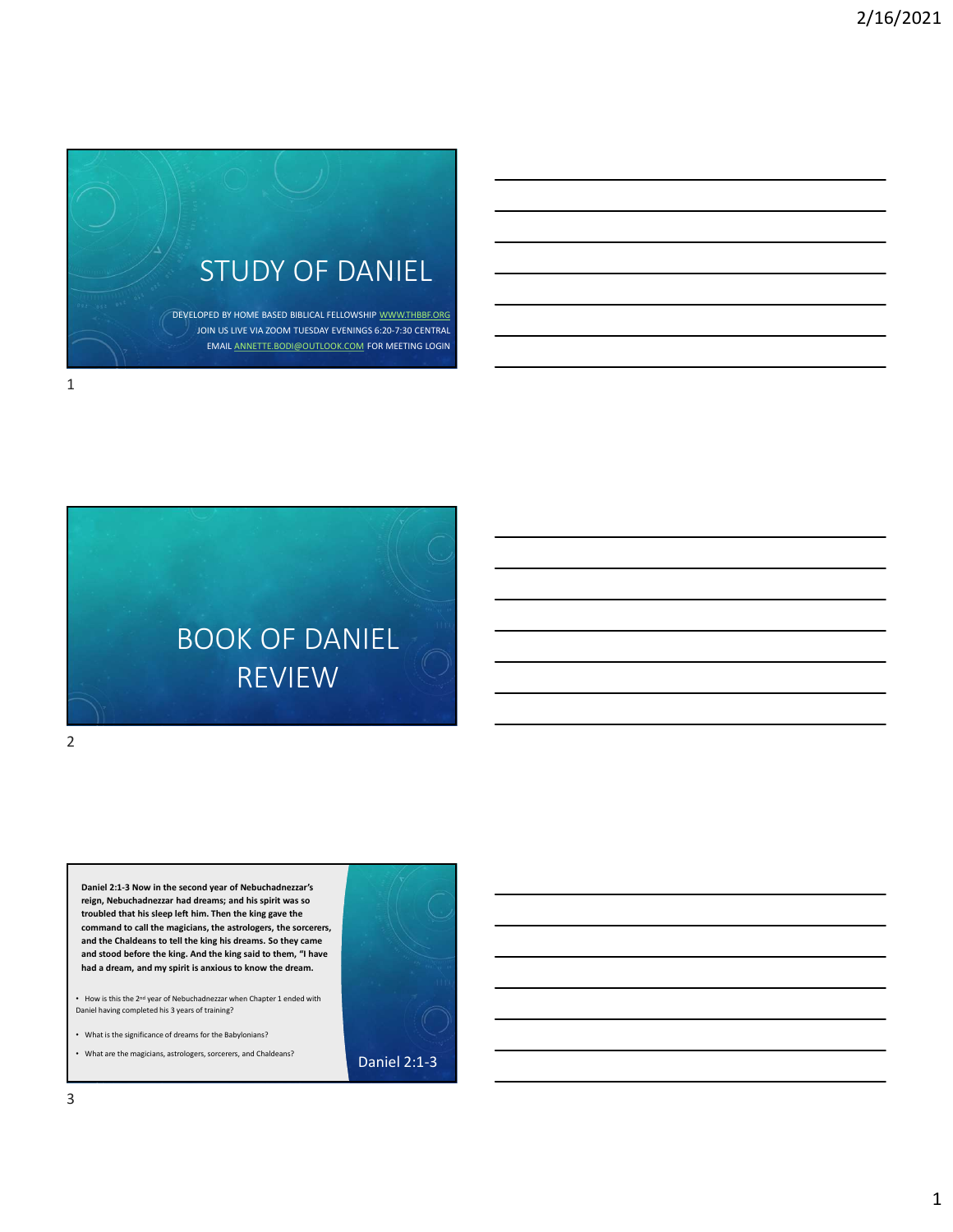Daniel 2:4-6 Then the Chaldeans spoke to the king in Aramaic, "O king, live forever! Tell your servants the dream, and we will give the interpretation." The king answered and said to the Chaldeans, "My decision is firm: if you do not make known the dream to me, and its interpretation, you shall be cut in pieces, and your houses shall be made a dung heap. However, if you tell the dream and its interpretation, you shall receive from me gifts, rewards, and great honor. Therefore tell me the dream Domini 2.4-6 Then the Chaldeans spoke to the king in Aramsic,<br>given by the term that Chaldeans spoke to the king in Aramsic,<br>given between the form of the dream and great honor. The dream and great honor. The<br>chaldeans, "M and its interpretation."

• Were Nebuchadnezzar's words figurative when he laid down the guidelines for interpreting the dream?

• Why did he want both dream and interpretation?

• Why say that he would turn their homes into a dung heap? **Daniel 2:4-6** 



4



• What did the wise men hope to gain by asking for more time after hearing the dream?

 $5<sub>5</sub>$ 



Daniel 2:10-13 The Chaldeans answered the king, and said, "There is not a man on earth who can tell the king's matter;<br>therefore no king, lord, or ruler has ever asked such things of any magician, astrologer, or Chaldean. It is a difficult thing that the king requests, and there is no other who can tell it to the king except the gods, whose dwelling is not with flesh." For this reason the king was angry and very furious, and gave a reason that be a more than the same of the bigger of the same of the same of the same of the same of the same of the same of the same of the same of the same of the same of the same of the same of the same of the same of community to the wise allows all the wise men of Babylon. The wise men of Babylon. The community of Babylon. The community of Babylon. The community of Babylon. The community of Babylon. The community of Babylon. So the wi decree went out, and they began killing the wise men; and they sought Daniel and his companions, to kill them.

• What absolute truth was spoken by the Chaldeans?

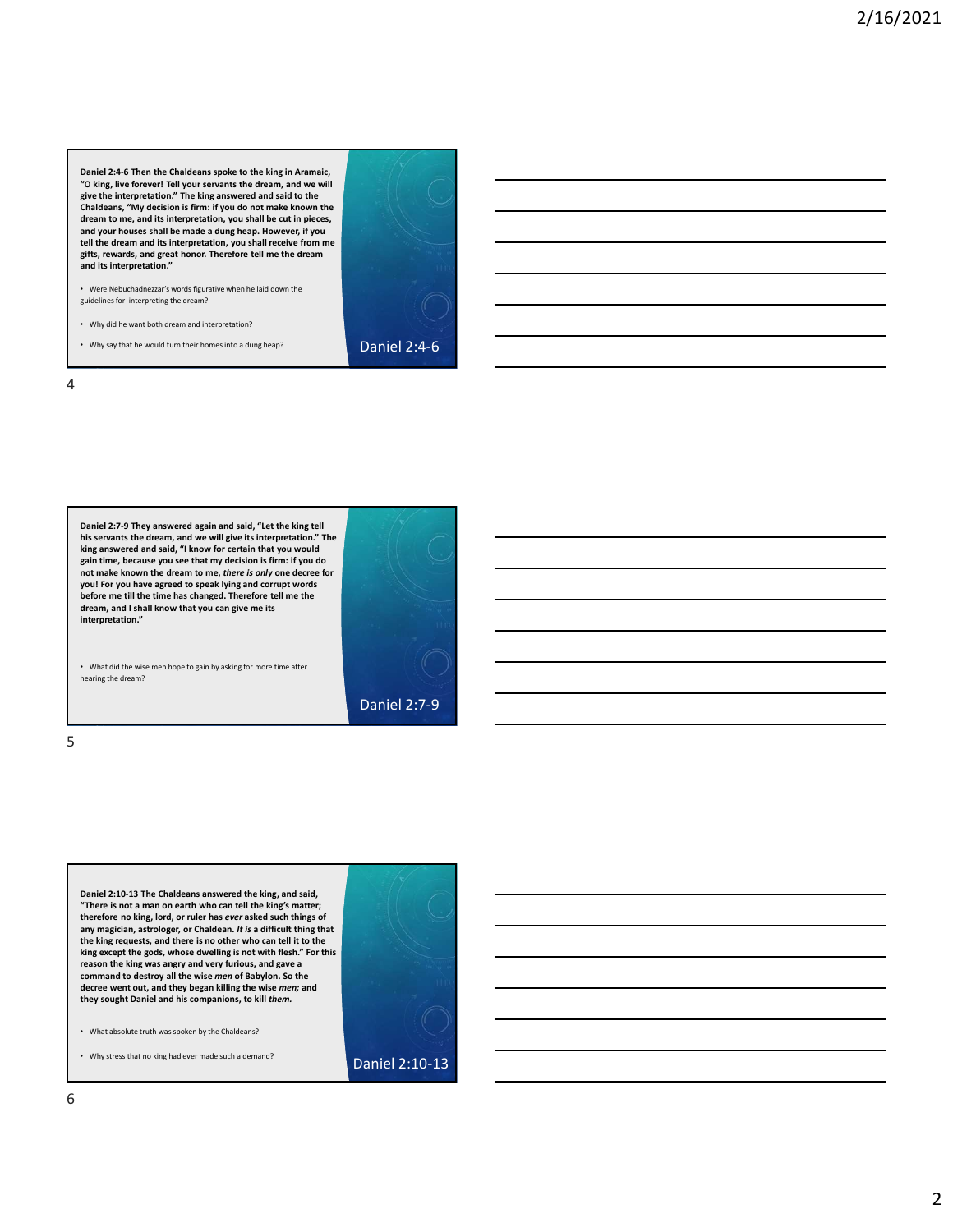Daniel 2:14-18 Then with counsel and wisdom Daniel answered Arioch, the<br>Babylon; he answered and said to Arioch the king with the wise men of<br>Babylon; he answered and said to Arioch the king's captain, "Why is the<br>decree f Daniel 2:14-15 Then with counsel and wideon Daniel answered Ariod<sub>y</sub>, the<br>captain of the sings' grant, who hough gone out to kill the wise *men* of<br>the first properties from the king to give him time, that the might<br>be th Daniel 2:14-18 Then with counsel and wideon Daniel anwwered Arioch, the<br>explain of the king's guard, who had gone out to kill the wise men of<br>decree from the king's capacity. Then Arioch made the decision house<br>decree fro the decision known to Hananiah, Mishael, and Azariah, his companions, that they might seek mercies from the God of heaven concerning this secret, so **that Daniel and his companions might not perish with the rest of the wise men of Babylon.**<br>Wise *men* of Babylon.<br>Wise *men* of Babylon.

- What is the significance of the Captain coming to Daniel?
- Was Daniel panicked when the Captain came to him?
- Why did Nebuchadnezzar not permit the wisemen time but gave Daniel the time he requested?
- What was Daniel's first act upon getting the news of this judgement?
- What should our first act be in both crisis and times of peace? **Daniel 2:14-18**





7



What was Daniel's first act upon having the dream revealed to him? **Daniel 2:19-23** 

8 and 2010 and 2010 and 2010 and 2010 and 2010 and 2010 and 2010 and 2010 and 2010 and 2010 and 2010 and 2010

Daniel 2:24-26Therefore Daniel went to Arioch, whom the king had appointed to destroy the wise men of Babylon. He went and said thus to him: "Do not destroy the wise men of Babylon; take me before the king, and I will tell the king the interpretation." Then Arioch quickly brought Daniel before the king, and said thus to him, "I have found a man of the captives of Judah, who will make known to the king the interpretation."<br>The king answered and said to Daniel, whose name was Belteshazzar, "Are you able to make known to me the dream which I have seen, and its interpretation?"

• Why would Daniel request that the slaying of the wise men stop when it was to his advantage for them to be removed?

• What risk did Arioch take in announcing he had found an interpreter **Daniel 2:24-26** for the dream?